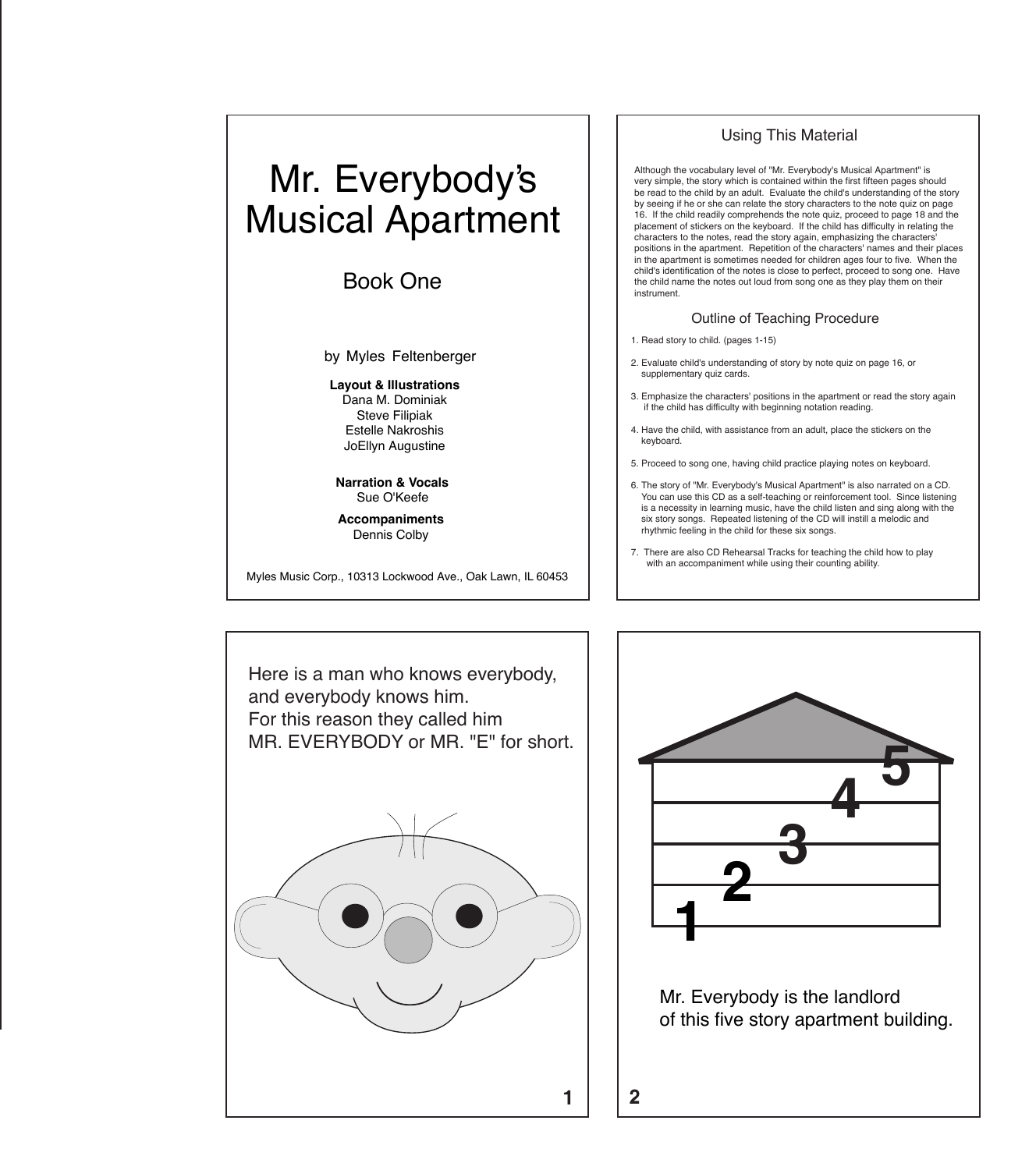

![](_page_1_Picture_1.jpeg)

![](_page_1_Picture_2.jpeg)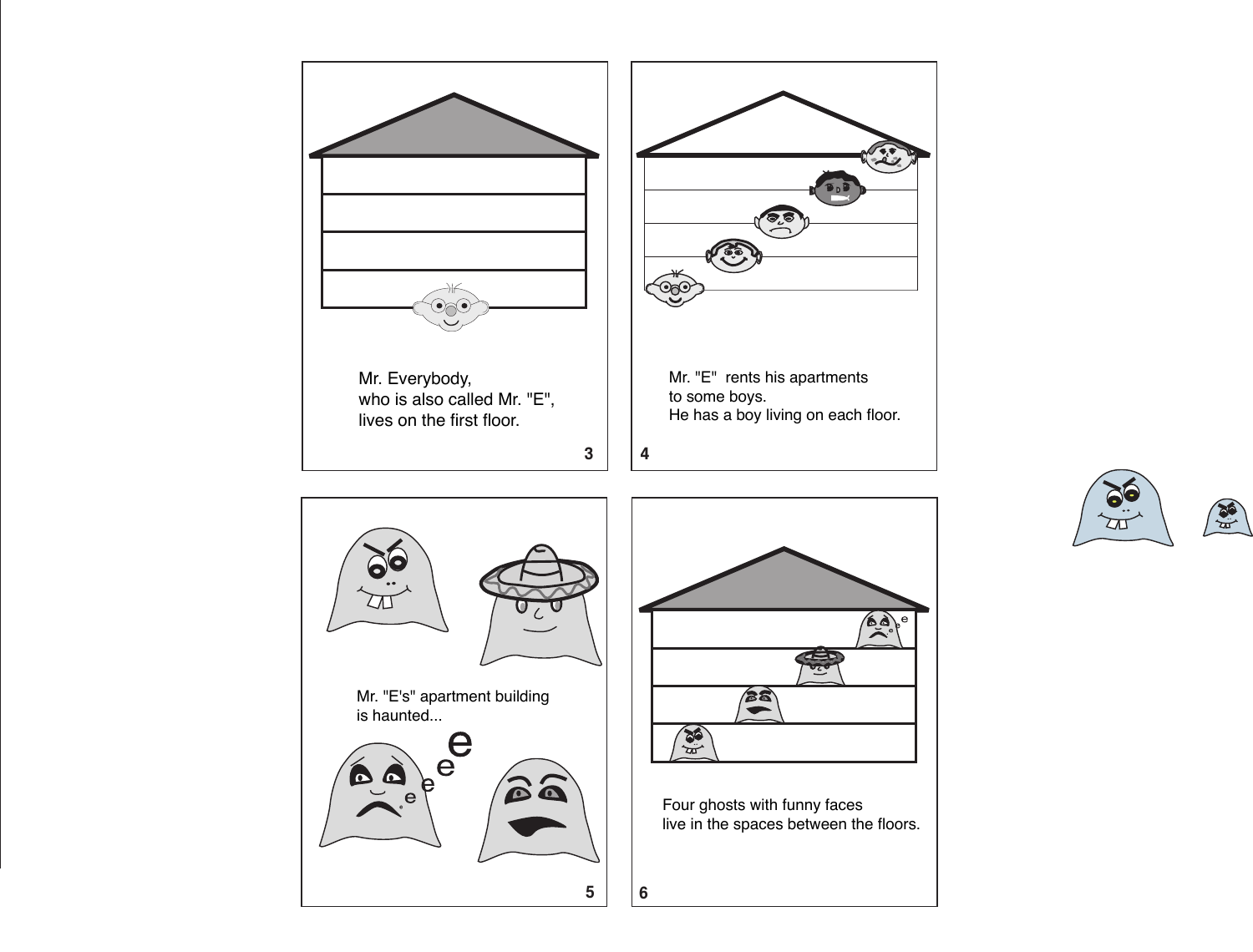![](_page_2_Picture_0.jpeg)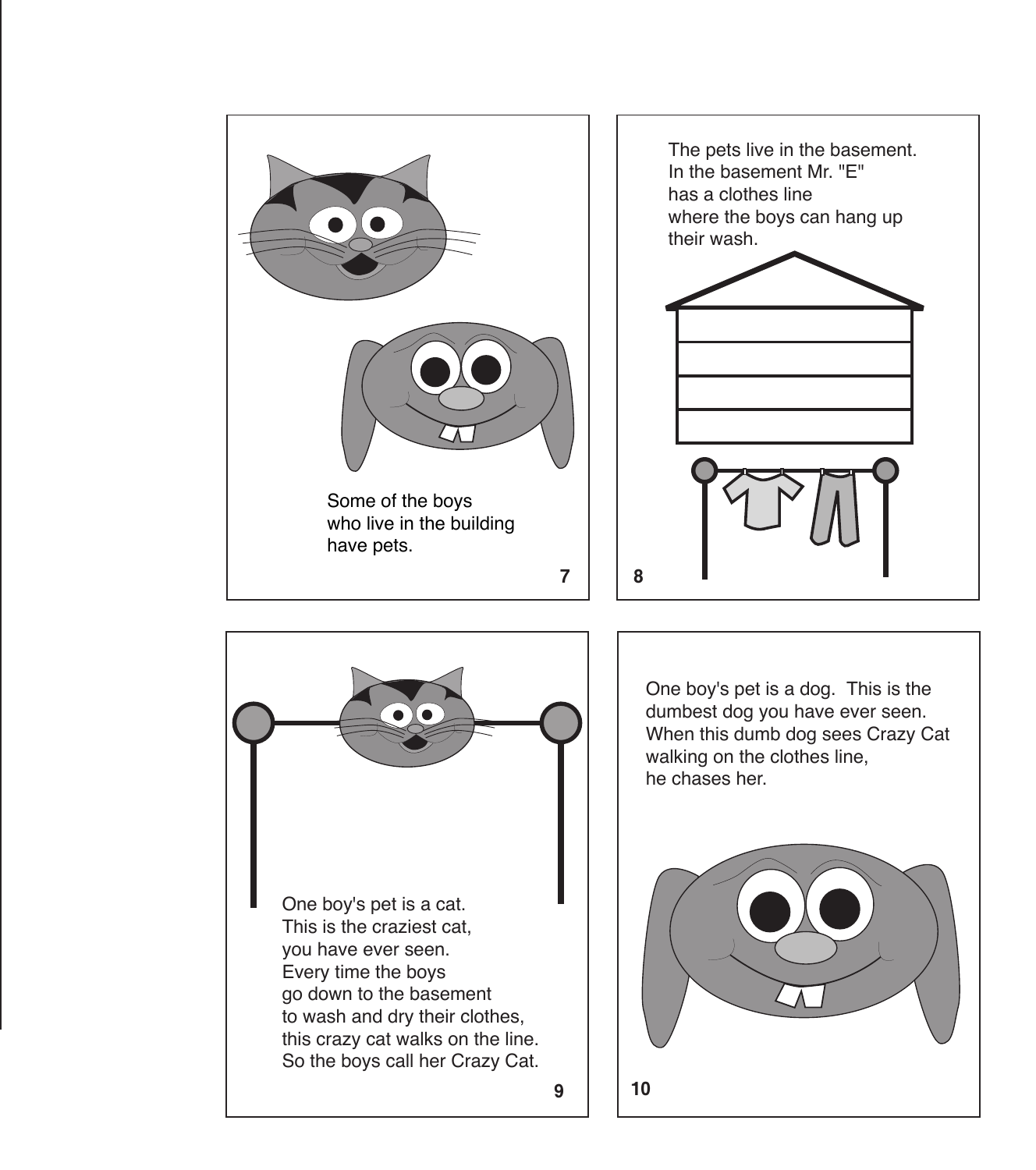![](_page_3_Figure_0.jpeg)